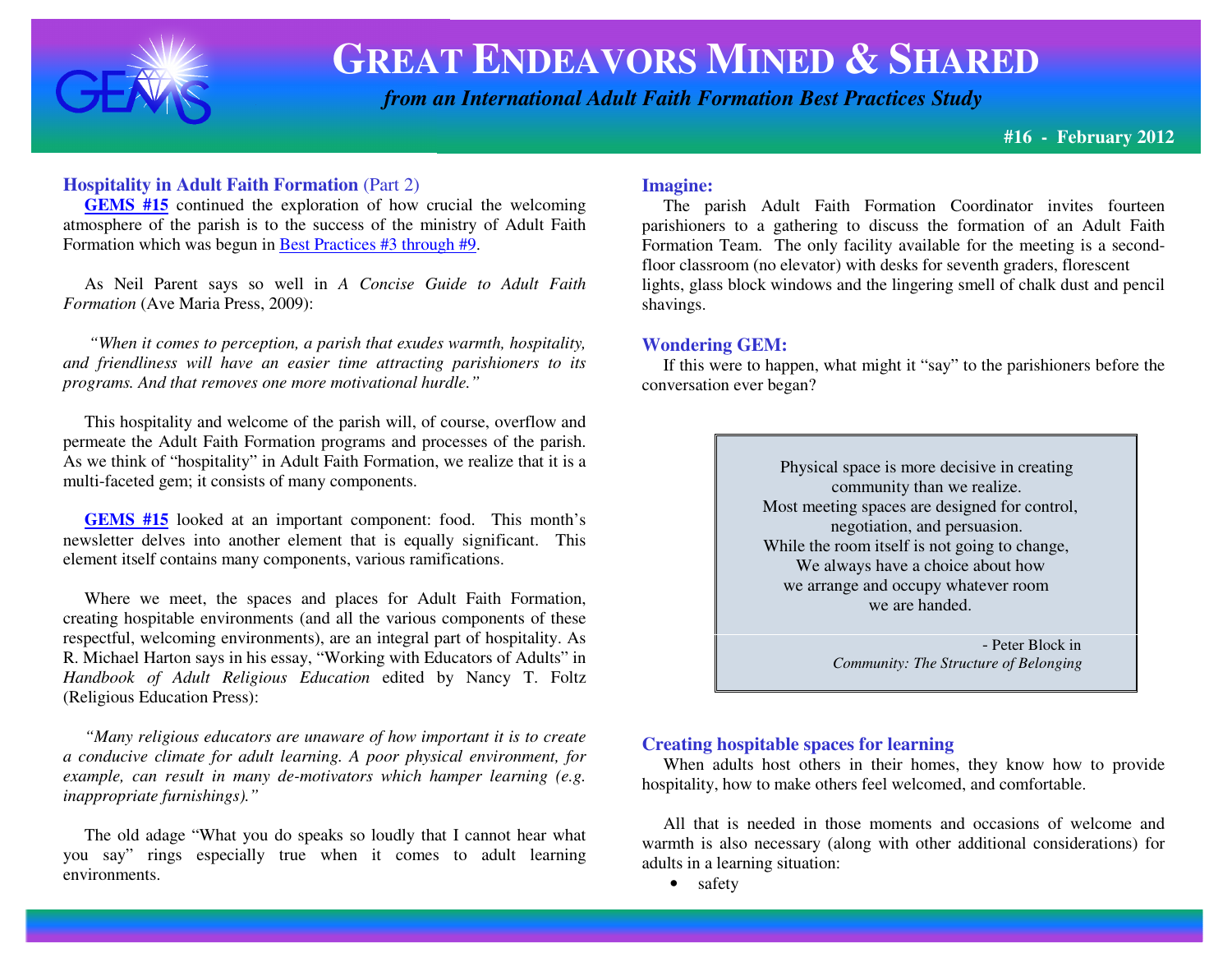- •respec<sup>t</sup>
- •comfortable seating; adult furnishings
- •rooms available for large and small groups
- •areas for gathering in convenient locations
- •peaceful and attractive surroundings
- •handicap accessible buildings and gathering spaces
- •adequate restroom facilities
- •properly-timed breaks
- •high-quality sound system
- •good lighting
- •temperature control
- $\bullet$ sufficient ventilating

 We know that adults continue to learn; learning certainly does not end with the end of adolescence. What might change, however, are the physical comfort levels. Children and youth might be oblivious to some things which adults notice right away and absolutely need.

 In addition to the important details just mentioned, Malcolm Knowles, Elwood Holton and Richard Swanson, in *The Adult Learner: The Definitive Classic in Adult Education and Human Resource Development*, 6<sup>th</sup> edition (Elsevier, Inc., 2005) remind us:

 *"More subtle physical features may make even more of an impact. Ecological psychologists are finding, for example, that color directly influences mood; bright colors tend to induce cheerful, optimistic moods, and dark or dull colors induce the opposite."* 

 The renowned author, Parker Palmer, in *The Journey Toward anUndivided Life* (Jossey-Bass, 2004) suggests:

 *"We seem to have forgotten that the environment in which we meet has an impact on the quality of what happens within us and between us. Fortunately, there is a simple formula for a setting that welcomes the soul…* 

- *Let the room be neither cramped nor cavernous, with enough space to allow for a circle of comfortable chairs that (if the group is large) can easily be moved and gathered into small groups.*
- *Let there be eye-level windows to provide visual relief and allow the outside world to come in.*
- • *Let the décor be warm and inviting, with simple grace notes such as fresh flowers.*
- $\bullet$  *Let there be carpet on the floor so the sound does not bounce around and acoustics that permit soft voices to be heard by all.*
- • *Let the lighting be incandescent and warm, not florescent and cold."*

 "'Physical space is more decisive in creating community than we realize. Most meeting spaces are designed for control, negotiation, and persuasion. While the room itself is not going to change, We always have a choice about how we arrange and occupy whatever room we are handed."

 - Peter Block in *Community: The Structure of Belonging* 

 Parker Palmer's vision is, perhaps, the ideal. We know that not **all** things are possible, but **some** things are **always** possible.

Let's continue, then, to explore the **realities** and the **possibilities**.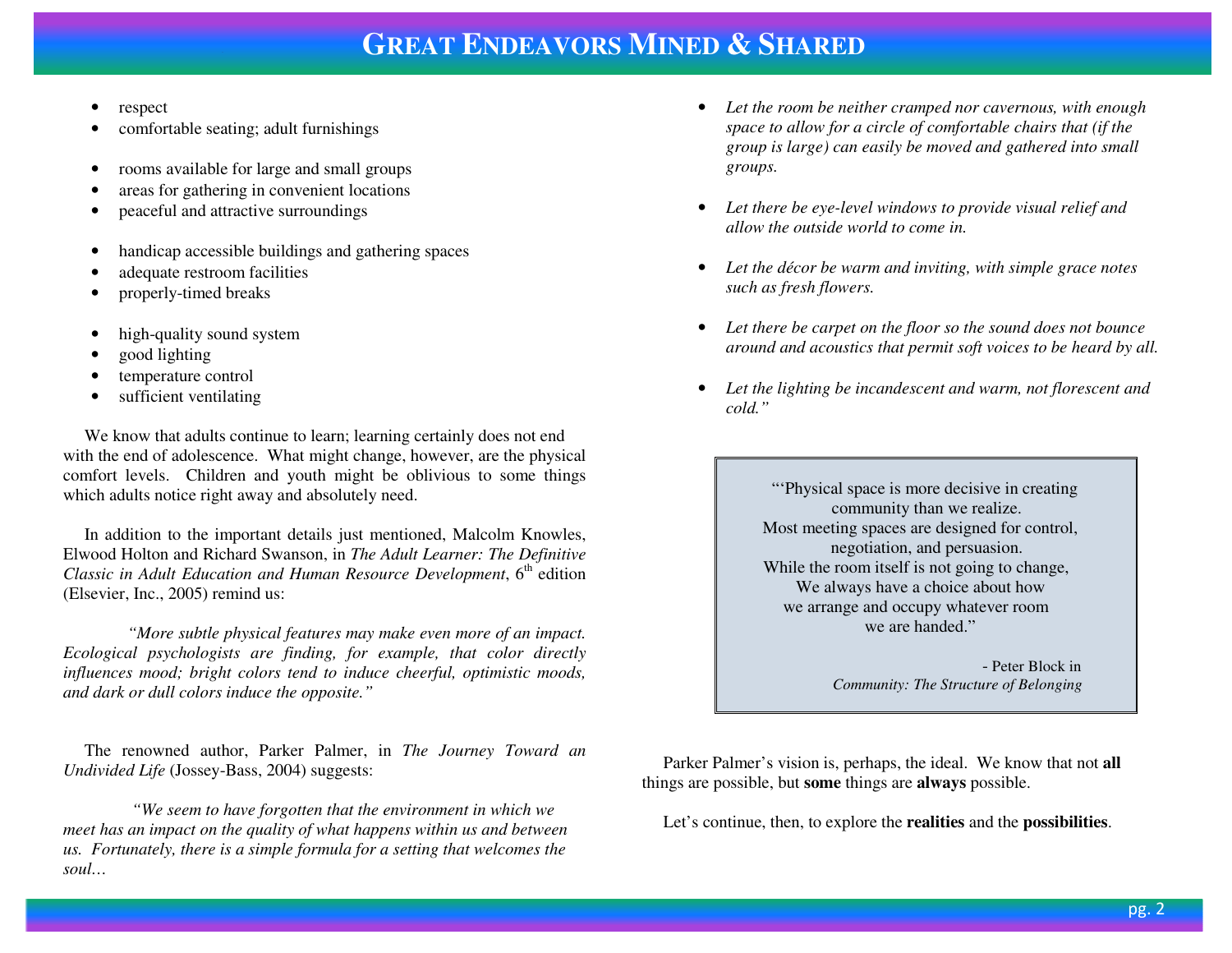At the November 2008 Wisconsin Directors of Religious Education Federation (WDREF) Convention in Stevens Point, Wisconsin, Sr. Angela Ann Zukowski, MHSH, Director of the Institute of Pastoral Initiatives, at the University of Dayton, Dayton, Ohio, recalled for the participants:

 *"Environment is the first step in catechesis. I believe environment sets the mood for true hospitality and learning. When the newcomer, stranger, or neighbor walks through our doors, the space should feel sacred. Soft instrumental music, candles, a cloth draped on the gathering table and sacramentals like a crucifix and Bible help to visually set the mood, teach and welcome before any words are spoken."* 

 **What are some other ways we can (in addition to Sr. Angela Ann's important reminder) in Peter Block's words, "arrange and occupy** *whatever room we are handed***?"** 

 In *A Concise Guide to Adult Faith Formation* (Ave Maria Press, 2009), Neil Parent relates his experience:

 *"…if the program were going to invite participants to share elements of their personal faith journeys, I would bring in floor and table lamps so that I could turn off the harshly bright overhead florescent lights. The more subdued and warm light tone changed the room's ambiance to one that was more conducive for participant's to speak about aspects of their faith life. You could ever hear the difference in their softer voice tones as they spoke to each other in their groups."* 



 Sr. Marie Gillen recounts this incident in her article, "Fresh Air and Fresh Ideas: The Importance of Learning Climate for Adult Learning" in *Insight for Adult Religious Education – Number 3* (Canadian Conference of Catholic Bishops, 1990):

 *"…he was assigned to teach a course in an absolutely dismal looking room in the basement of an old, poorly repaired church. Since there wasn't much he could do about the room space as there was no other, he decided that the only solution was to decorate – but how? And besides, he didn't* 

*have much time. Travel posters flashed in his mind so he hurried off to a* local agency where they knew him and he was supplied with colorful *pictures of different sizes. When students arrived that night they were surprised by the colorful décor and a bit amused, too. In addition to color, the posters stimulated some "ice-breaker" conversation as well.* 

 *This is a simple story and the poster solution is a straightforward one, too, but Roby's point was important.* 

- *He was encouraging us as adult educators to be imaginative and creative.*
- *He also was getting across the point that every factor in the learning environment is of critical importance.*
- *He encouraged us to be forceful, too, and not to accept dismal rooms when better facilities were available or could be easily found.*

*Since then I have found myself "digging in my heels" on more than one occasion when spaces I was offered for learning programs were less than adequate. It is amazing how space can be found when attention is called to the inadequacy of an assigned location."* 

> "An 'empty wall is a testimony to the insignificance of the human spirit,' observed pioneering street life researcher William H. Whyte. Our job is to affirm the significance of the human spirit and filling the walls with photos and with art … is very doable."

 - Peter Block in *Community: The Structure of Belonging*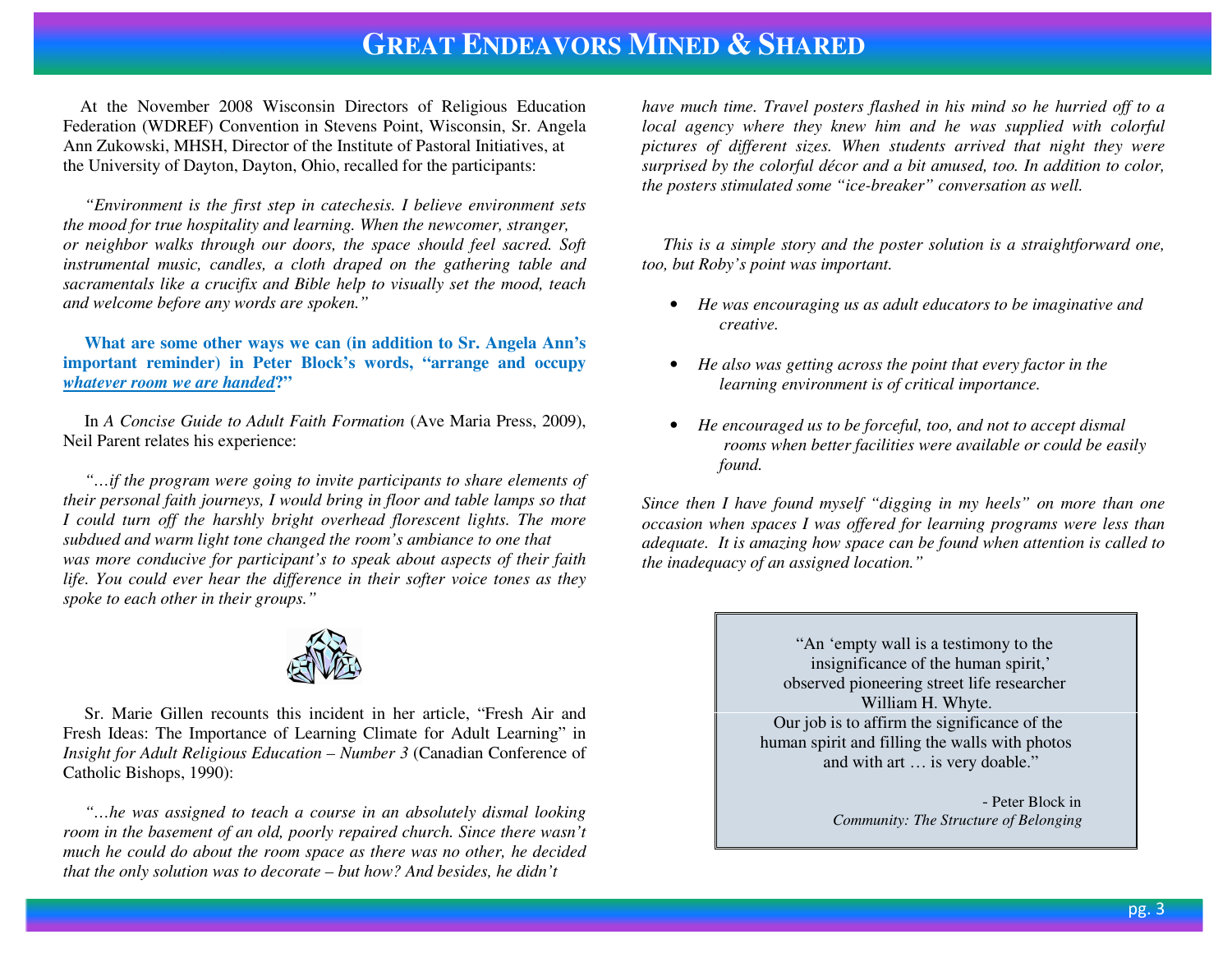A similar experience is described in *The Adult Learner: The DefinitiveClassic in Adult Education and Human Resource Development*, 6<sup>th</sup> edition:

 *"I was meeting with a class of about 50 students in a large classroom in the basement of one of our university buildings. The windows were small and transmitted very little light, so we had to have the yellow ceiling lights on all the time. The walls were painted dusty institutional beige, and two walls were tinged with black chalkboards.* 

 *During the third meeting of the class, I became conscious of the fact that this class wasn't clicking the way most classes do, and I shared my feeling of discouragement with the students. It took them no time at all to diagnose the problem as being the dolorous environment of our meetings.* 

 *One of our learning/teaching teams agreed to experiment with our environment at the next meeting. They went to the dime store and bought brightly colored construction paper and a variety of other materials and objects, the total cost of which was under \$5, and made collages for the walls, mobiles for the ceiling and simulated flagstones for the floor.* 

 *What a happier mood characterized our fourth meeting!"* 

### **Some GEMS for Pondering:**

- Are there spaces and places for Adult Faith Formation which you  $\bullet$ can enhance? How?
- • Do you have a sub-committee (of the Adult Faith Formation Committee) for Environment?
- •Does part of your environment always include a prayer space?
- • Do people feel they are entering a sacred space, a welcoming space, a place of comfort and respect?

 "One can sense rather quickly on entering an institution whether it cares more about people or things, whether it is concerned about the feelings and welfare of individuals or herds them through like cattle, and whether it views adults as dependent personalities or self-directed human beings."

- Malcolm Knowles

### **Survey Responses**

 On the best practices surveys, there were no comments concerning the physical space, environment and atmosphere for Adult Faith Formation at the parish.

- Might that be because we all have great spaces and environments and provide hospitable places so well?
- Perhaps this component of hospitality didn't occur to the survey respondents?

 The following are **all** the responses that *were* received on the surveys concerning creating a hospitable environment for Adult Faith Formation, the majority recounting experiences in homes:

- The sisters have opened the convent living room to us, so the atmosphere is "homey" and comfortable.
- •The hospitality committee created a warm welcoming environment.
- • Having the program in someone's home provides a friendly atmosphere.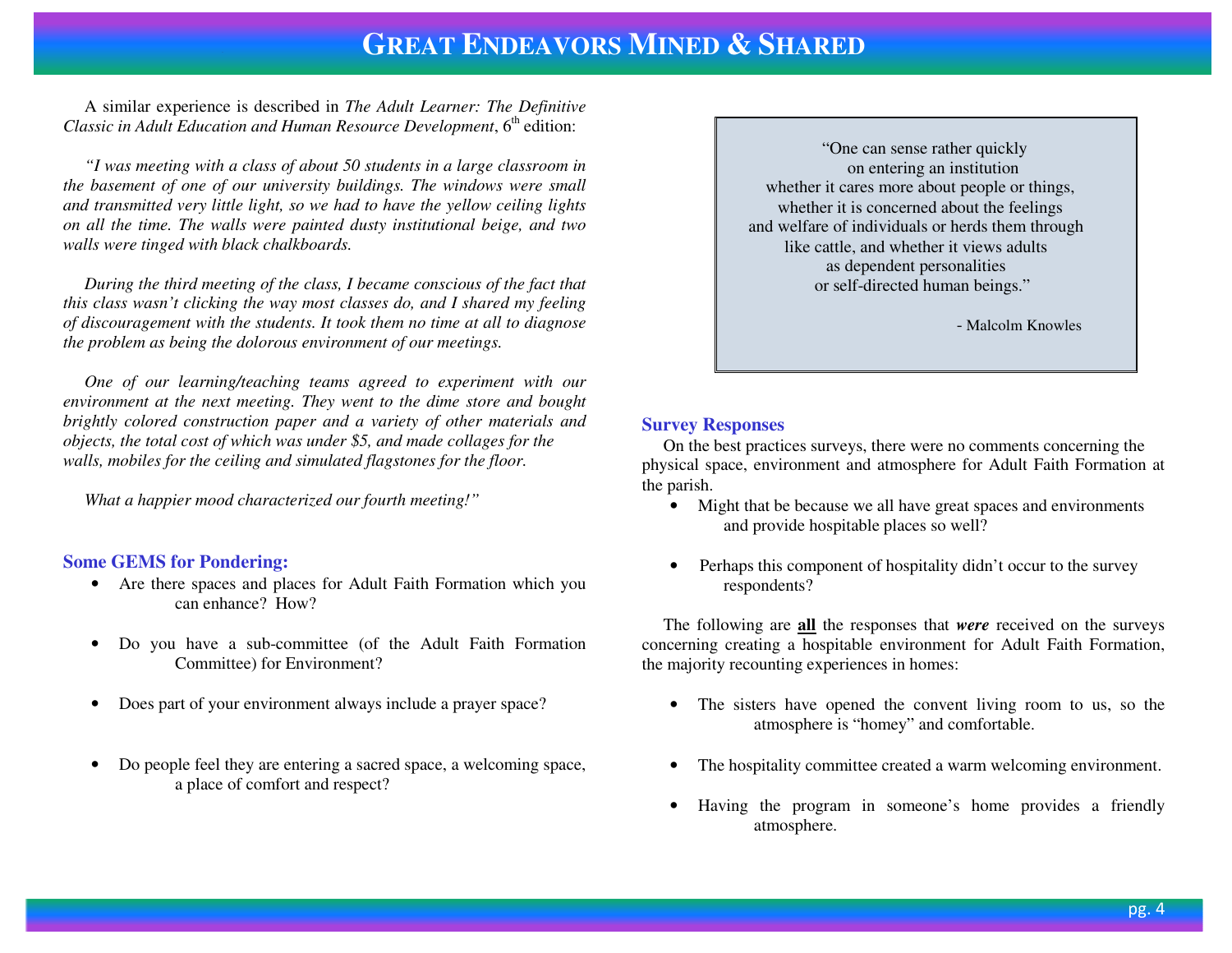- • Seating, etc. was comfortable and the gathering took place in a private home where all felt "at home."
- $\bullet$  Most groups were hosted in homes, which helped create an inviting atmosphere for all participants.
- • Creating a welcoming, comfortable atmosphere facilitates interaction and participation.
- • Hospitality was very effective for those groups who met in homes; it was much less effective for those who met in parish facilities. The parish just couldn't compete with the homes for making people feel more relaxed and comfortable.

#### **More GEMS for Pondering:**

- Have you had experiences of Adult Faith Formation opportunities meeting in homes? What are the advantages? Are there disadvantages?
- • Are there ways we can create "homey," comfortable environments at the parish?

#### **A Wondering GEM**

 We have talked a great deal about "arranging and occupying whatever room we are handed." Often that is our task.

 Might there also be times when we are involved in the designing of new spaces or advocating for new spaces and places?

 Even though the following passage talks about civic spaces, can there be applications, corollaries to our realities? Peter Block in *Community: The Structure of Belonging* challenges:

*"The argument against great design is always cost and speed. The discussion about cost and speed is not really about cost and speed. It is an* 

*agenda that declares that human experience is a low priority. The argument against the importance of the aesthetic is an argument against human freedom. Low cost and quickly-constructed buildings and spaces become warehouses designed to keep under one roof and under control those people whom we do not value. We measure their value in dollars and economy.* 

 *We have too often seen the construction of ugly spaces and buildings in the name of cost, or of saving taxpayers' dollars. It is not about the money. When a hallowed institution like a sports franchise or a large employer threatens to move out of town, we have all the money that is needed.* 

 *Don't ever take the argument about no funds and no time at face value. Our stance about cost and speed is simply a measure of our commitment. In every case, low cost and fast action are really an argument against the dignity of citizens and a more democratic and humanly inclusive process."* 

#### **A Remembering GEM**

 Take a moment to recall the story from **GEMS #3:** "Jacquelyne Witter, EdD, tells us (*FaithWorks, March 2005)* that at the completion of an adult faith formation series, a participant told her that she didn't always come because of the topic or the speaker.

 'Sometimes I just came because I knew the room would be beautiful and the food would be good and that's what I needed that day,' she confessed.

 She also then commented, as she thanked Jacquelyne, that even though she might not have come for the content, she usually discovered something new or grew in some way."

The motivation and power of a hospitable environment!

### **GEMS #17**

 A hospitable environment for learning isn't just about food and the physical atmosphere. There is even more. We will explore those components next month in **GEMS #17**.